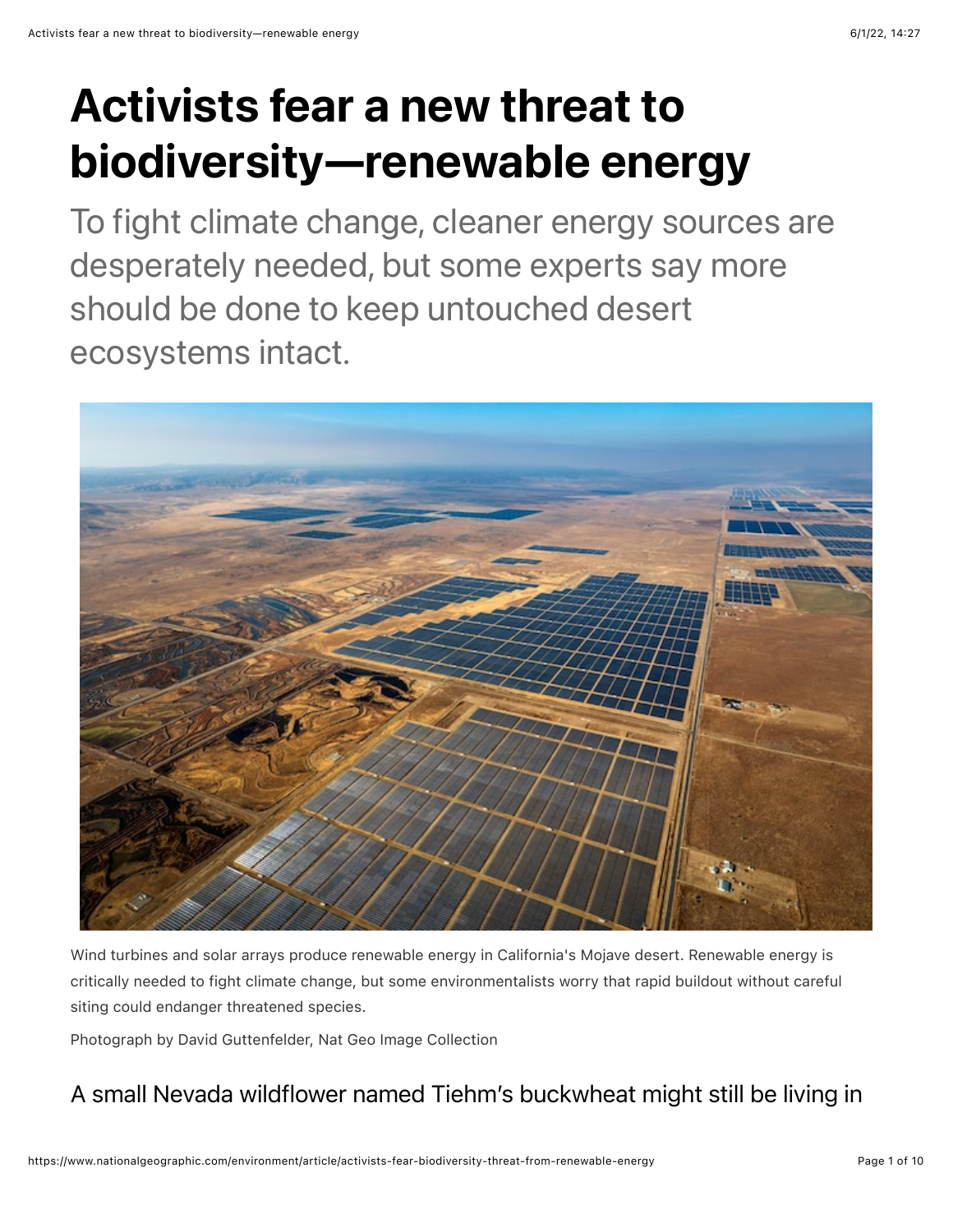obscurity if it had not happened to grow in soil full of lithium. As it is, that could prove its downfall.

Lithium is needed to make the high-powered batteries that are helping the world transition to electric vehicles. [Demand is soaring](https://www.iea.org/reports/the-role-of-critical-minerals-in-clean-energy-transitions/mineral-requirements-for-clean-energy-transitions), and mining companies are eager to take it out of the ground at several new sites in Nevada, already home to the only existing lithium mine in the U.S.

But Tiehm's buckwheat is rarer than lithium. It grows only on approximately [10 acres of land](https://www.federalregister.gov/documents/2021/10/07/2021-21651/endangered-and-threatened-wildlife-and-plants-endangered-species-status-for-tiehms-buckwheat) [at Rhyolite Ridge in southwestern Nevada—right where one](https://www.ioneer.com/) of the new lithium mines is planned.

"One guy on a bulldozer could drive it extinct in one afternoon," says Patrick Donnelly, the Great Basin Director for the Center for Biological Diversity and one of the flower's biggest advocates.

He and some other conservationists see the flower and the mine as emblematic of a broad and disturbing trend: There is a growing conflict, they say, between efforts to address two environmental crises—a rapidly warming climate on the one hand, and a staggering rise in extinction on the other.

Mining isn't the only way the renewable energy revolution is affecting landscapes, in the desert and elsewhere. In the past decade, solar- and wind-powered electricity generation has [quadrupled](https://environmentamerica.org/feature/ame/renewables-rise-2021) in the U.S.— and that's just the beginning of what experts say we need to do to transition away from fossil fuels and avoid the worst impacts of climate change. By 2030, Nevada [plans to get half its e](https://www.whitehouse.gov/briefing-room/statements-releases/2021/04/22/fact-sheet-president-biden-sets-2030-greenhouse-gas-pollution-reduction-target-aimed-at-creating-good-paying-union-jobs-and-securing-u-s-leadership-on-clean-energy-technologies/)[lectricit](https://puc.nv.gov/Renewable_Energy/Portfolio_Standard/)[y from renewable energy, in line with the Biden](https://www.whitehouse.gov/briefing-room/statements-releases/2021/04/22/fact-sheet-president-biden-sets-2030-greenhouse-gas-pollution-reduction-target-aimed-at-creating-good-paying-union-jobs-and-securing-u-s-leadership-on-clean-energy-technologies/) Administration's goal to decarbonize the economy completely by 2050.

The result is [what some activists describe](https://sierranevadaally.org/2022/03/14/a-land-rush-for-renewable-energy/) as a renewable energy land rush putting rare species and untouched desert ecosystems at risk.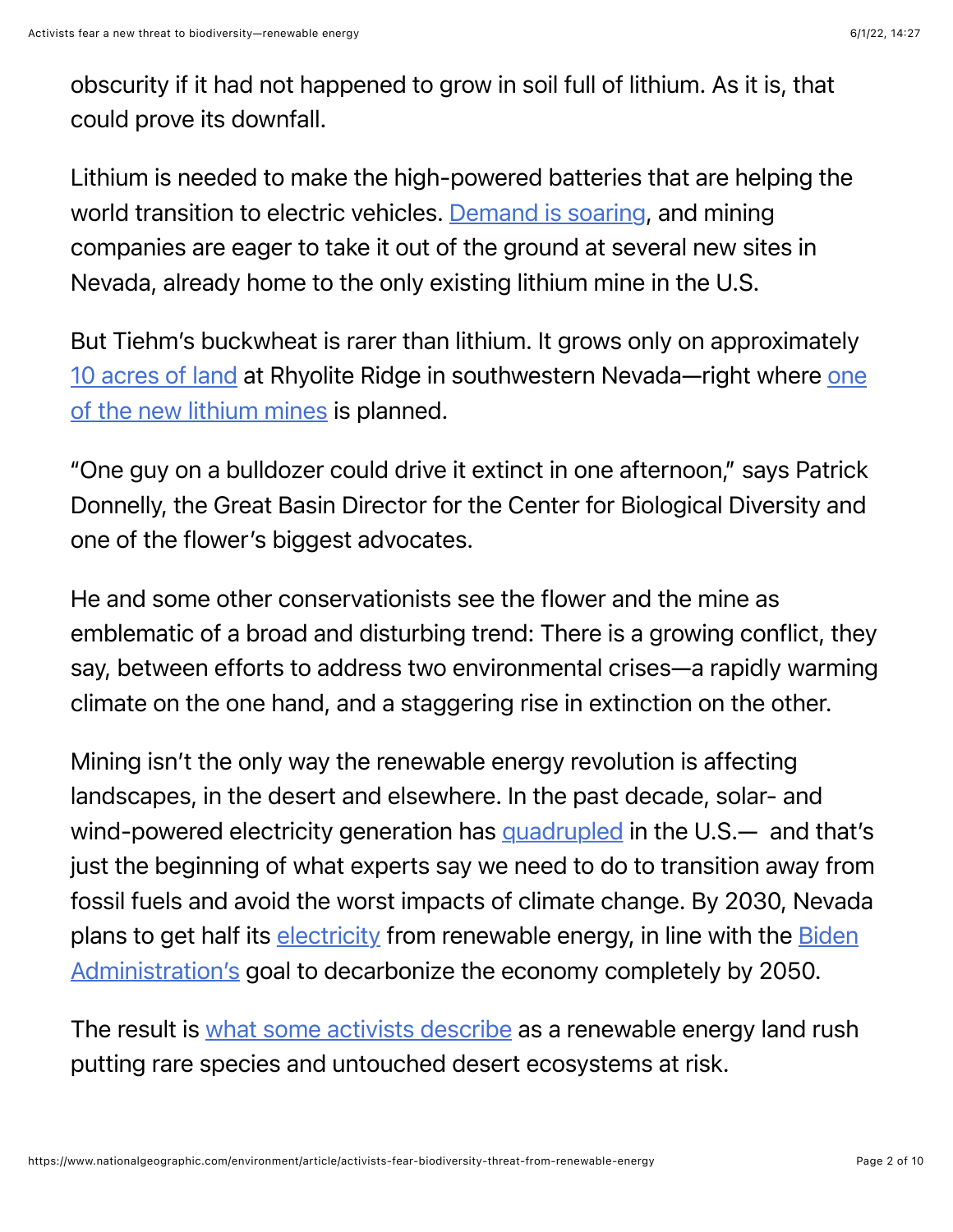Historically, wetlands and grasslands were long treated as valueless; swamps were drained for development, and prairies plowed to plant crops. Now some conservationists see history repeating itself in the desert's largely untouched valleys full of sunshine, lithium-rich soils, and geothermal hot spots.

"We're going to do what we've always done with our environmental problems, push one on to the other," says Dustin Mulvaney, a professor of environmental studies at San José State University and author of the book [Solar Power](http://dustinmulvaney.com/). "We're moving our climate problem onto our biodiversity crisis. It's just more of the same."

Apologizing for a delayed email response, Donnelly says, "I can only explain it by saying that I'm a triage nurse in a desert endangered species emergency room, and we're in the middle of a patient surge."

## Renewables head west

Donnelly says he hasn't seen a comprehensive list of all the species at risk from developing renewables. But he keeps his own informal roster of patients in Nevada. Some are listed as threatened by the U.S. Fish and Wildlife Service (FWS), others not—or not yet. They tend to be unfamiliar.

Threatened by lithium mining, according to Donnelly: Tiehm's buckwheat, Tecopa bird's beak (an annual herb), Railroad Valley springfish, Railroad Valley toad, Kings River pyrg (a tiny snail), and Ash Meadows ladies tresses (an orchid).

Threatened by solar energy: desert tortoise, three corner milkvetch, and white-margined beardtongue (a flower).

And by geothermal energy: Dixie Valley toad, Dixie Valley pyrg, Long Valley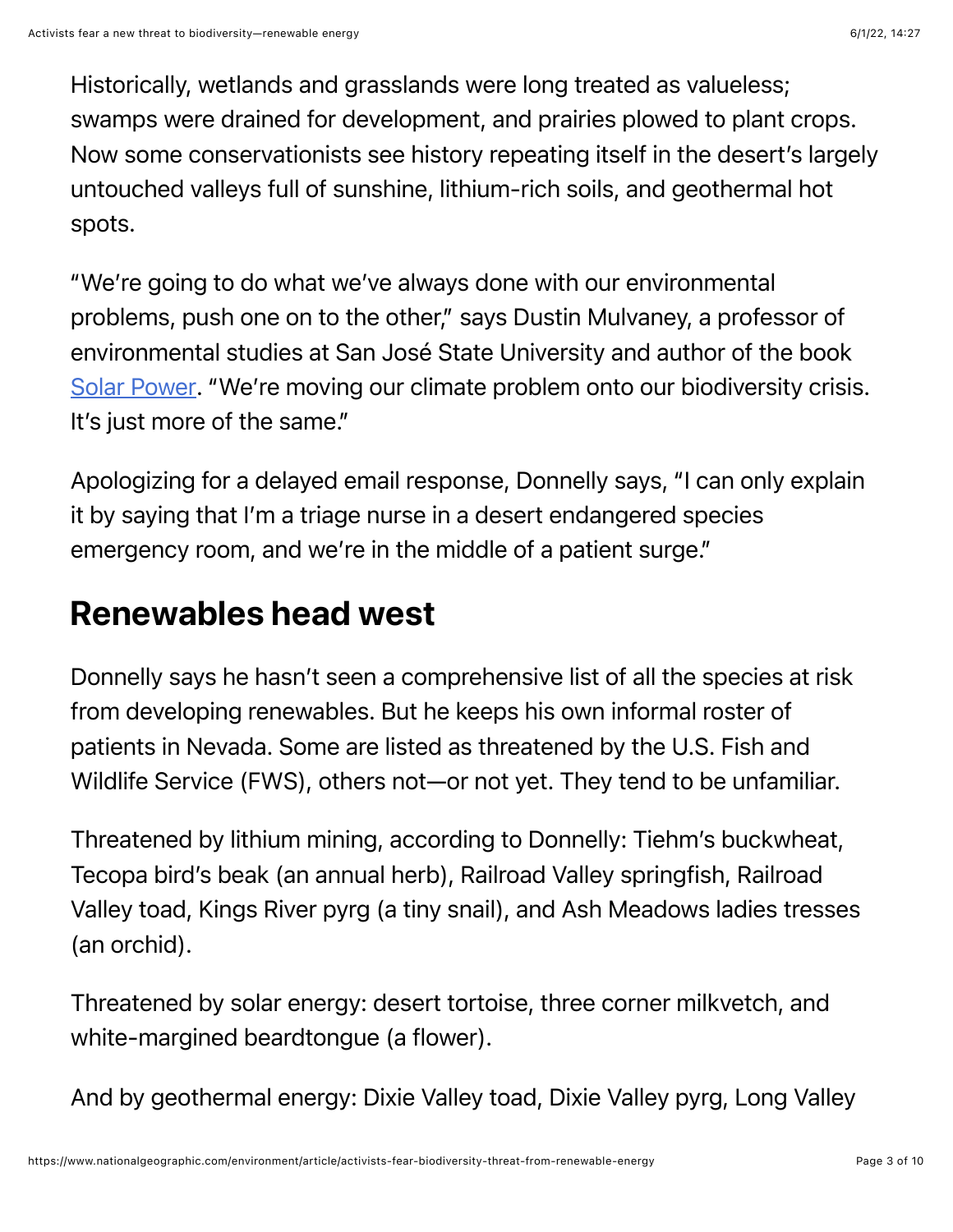speckled dace (a small fish), Steamboat buckwheat, Fish Lake Valley tui chub (another small fish), and bleached sandhill skipper (a butterfly).

"In many cases there is very little information out there about these species —they are all very rare and somewhat obscure," Donnelly says. "But there's a potential renewable energy extinction crisis going on in Nevada, and these little creatures and plants are at the forefront."

He says that while ecosystems have long faced threats from activities such as cattle grazing or gold mining, renewable energy expansion is the latest growing threat.

The U.S. government owns just under half the land across 11 states in the West, including 80 percent of land in Nevada, most of which is managed by the Bureau of Land Management (BLM). In [2012](https://www.blm.gov/sites/blm.gov/files/energy_renewablesolarfactsheet.pdf) the agency designated 17 sites in six western states as BLM [Solar Energy Zones](https://solareis.anl.gov/sez/index.cfm), identified as the best locations to build a solar plant. Five sites are in Nevada.

In determining the sites, the BLM excluded critical species habitat, says Lee Walston, an ecologist for the U.S. Energy Department's Argonne National Laboratory. Argonne scientists helped BLM map their solar energy zones and helps them prepare environmental impact statements.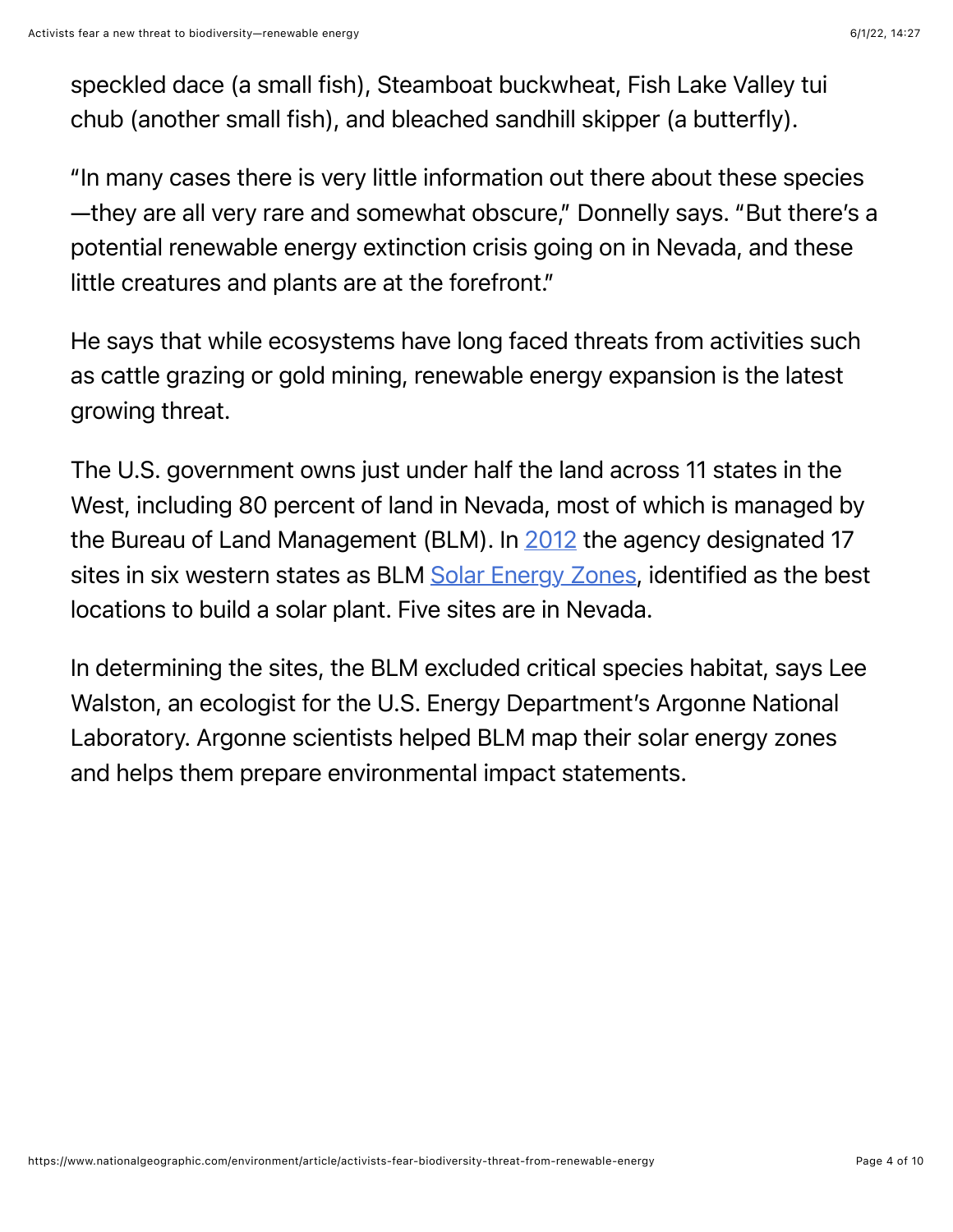

Tiny stems of Tiehm's buckwheat grow at the University of Nevada, Reno. The research was funded by Ioneer, an Australian mining company that wants to mine lithium from the plant's habitats. Here they study whether Tiehm's can be transplanted to a new habitat.

Photograph by Scott Sonner, AP Images

However, some companies apply for permits outside these zones. "The reasons for applications outside of solar energy zones are varied," says Heidi Hartmann, an expert on energy policy who works with Walston at Argonne. She cites proximity to transmission lines or roads as being an incentive to apply for a permit outside a zone.

In an email, the BLM noted they issue permits by following rules set forth by the National Environmental Protection Act (NEPA), which requires open comment periods for the public and environmental organizations to voice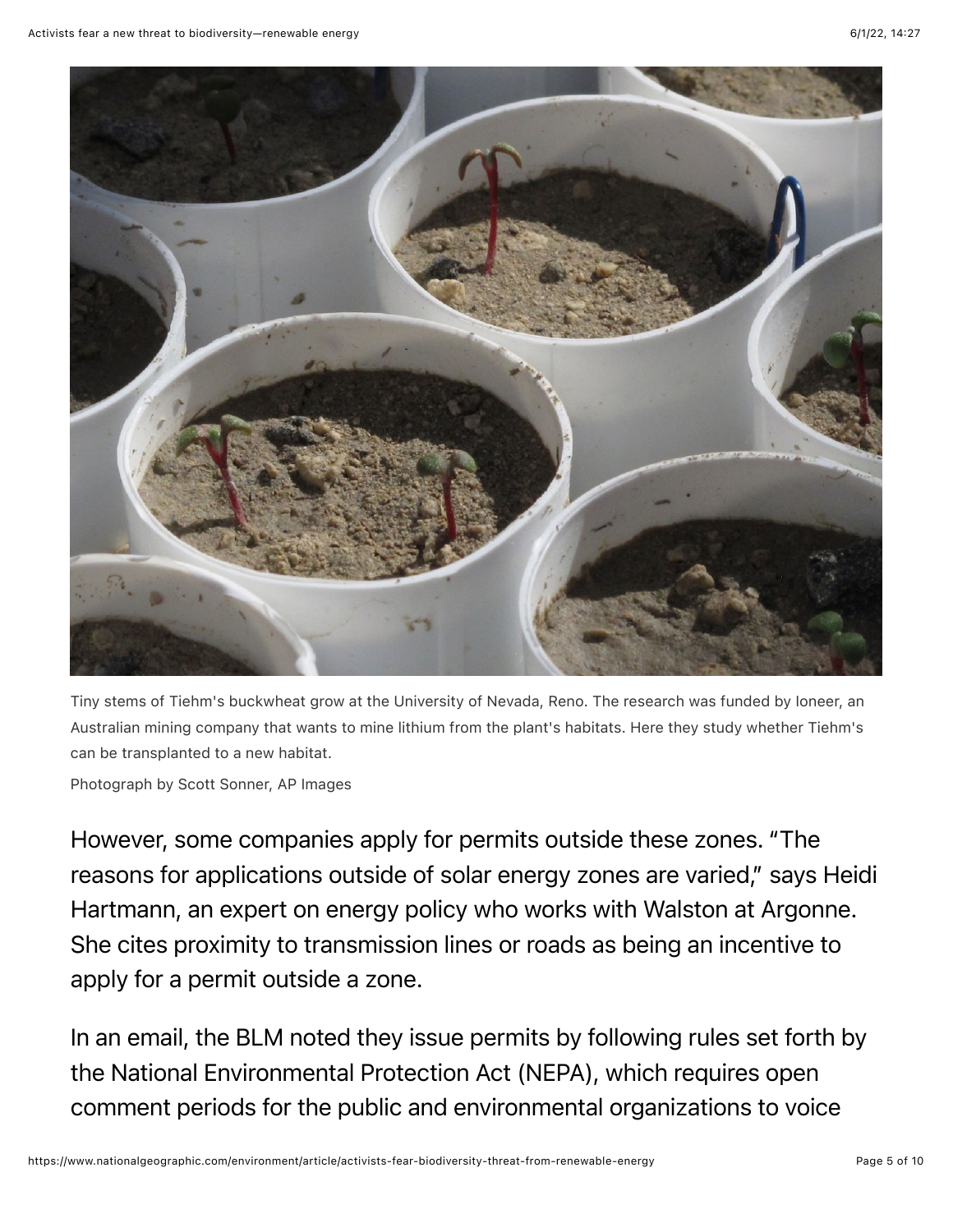#### concerns.

"The BLM is deeply committed to conserving wildlife, ecosystems and imperiled species across the 245 million acres of public lands that we manage," says BLM Director Tracy Stone-Manning, in an emailed statement. "By collaborating with diverse Tribal, state, federal, and local partners, we can achieve this important goal while also tackling climate change and delivering clean energy to American homes through responsibly-sited renewable energy projects."

### Rare creatures, scarce data

Some experts worry that the environmental concessions made by energy companies don't do enough to conserve wildlife.

"I'm not satisfied with the quality of monitoring and preconstruction investments that go on, that determine what species are there. They can be done in a hurried and incomplete manner," says Rebecca R. Hernandez, a professor of ecology at the University of California, Davis and co-director of the [Wild Energy Initiative.](https://wildenergy.org/)

[Last year, she and her colleagues published a study in the journal](https://wildenergy.org/publication/solar-energy-development-impacts-flower-visiting-beetles-and-flies-in-the-mojave-desert/) *Biological Conservation* that found designated conservation zones inside the Ivanpah [Solar Electric Generating System, a large power plant in California, may not](https://www.energy.gov/lpo/ivanpah) effectively conserve species. Untouched patches of land left between solar panels—created to protect threatened plants like [Mojave milkweed—](https://rareplants.cnps.org/Plants/Details/1817)did not harbor the same number of pollinating bugs that existed outside of the solar site.

Without a healthy pollinator population, the milkweed may not be able to successfully reproduce and survive in Ivanpah Solar's conservation zones, says Hernandez. "It begs the question: What's the point [of conservation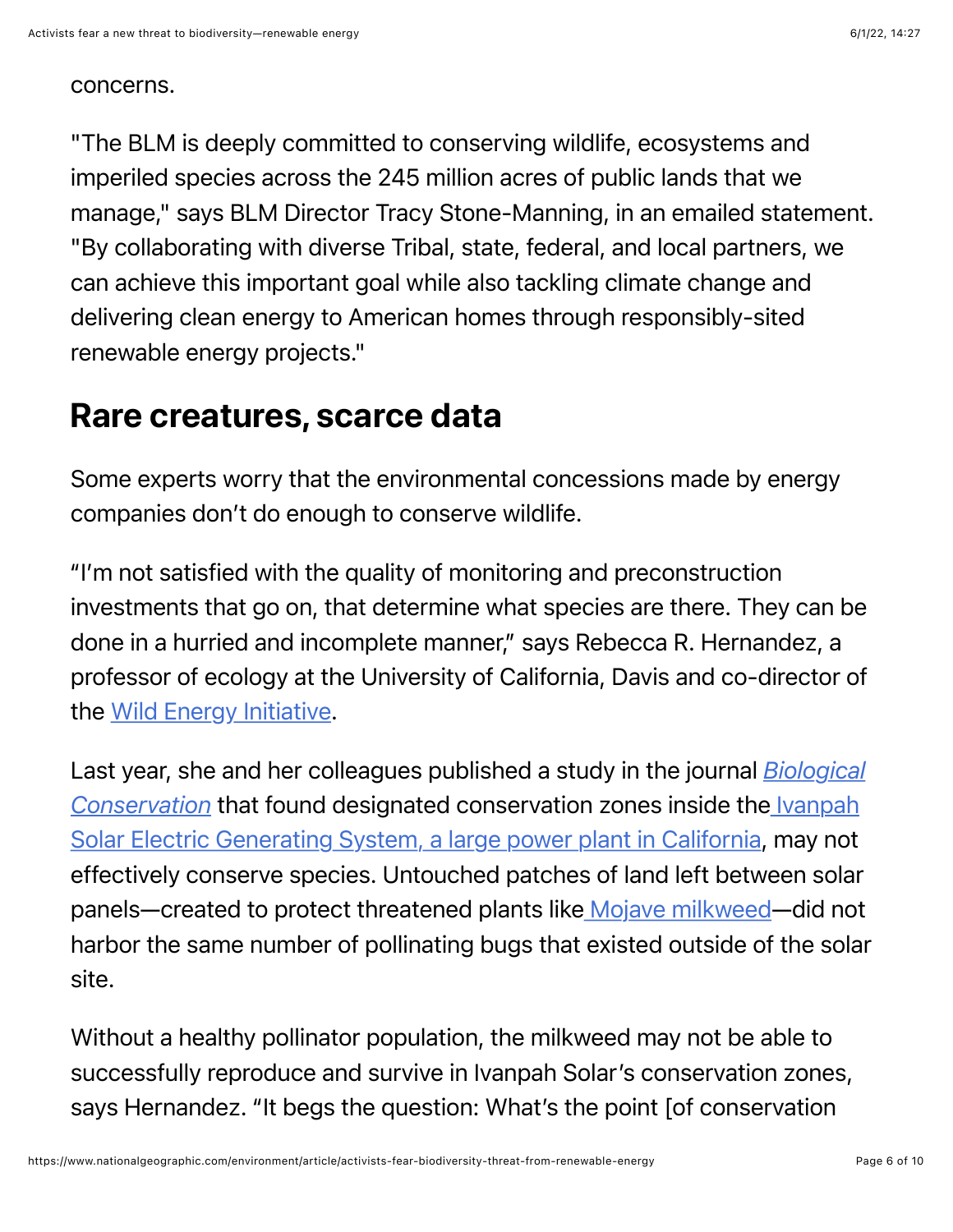zones] if we don't include enough area?" she says.

"We hear a lot that the impacts that unfold after construction are greater than originally anticipated," Argonne's Walston acknowledges. He says he and other biologists assessing the potential environmental impact of energy projects don't always have enough data on what the long term ecological consequences of development might be.

"Rare plants in these environments might skip a year, so you could have an approved survey design that misses some of these species, and the data would then say let's proceed with development. I think there's a need for better data," he says.

### Leaving untouched land untouched

To some conservationists, any amount of disturbance of the desert is unwelcome.

"The last thing we should be doing is building solar projects on public land in ecosystems with thriving Mojave Desert biodiversity," says Laura Cunningham, an activist and wildlife technician who lives in the Nevada desert. "Destruction of even a little plant matters, and it should matter because there are better alternatives."

[With her husband Kevin Emerich, a retired park ranger, she founded Basin](https://www.basinandrangewatch.org/) and Range Watch, an organization that tracks and opposes western energy projects on untouched land. In addition to the lithium mines, the BLM is currently considering permits for six different solar energy projects that [would span more than 62,000 acres, according to applications tracked by](https://www.basinandrangewatch.org/Death-Valley-Solar.html) Basin and Range Watch. The projects are all in southwestern Nevada just several miles from Death Valley National Park and outside of the local solar energy zone.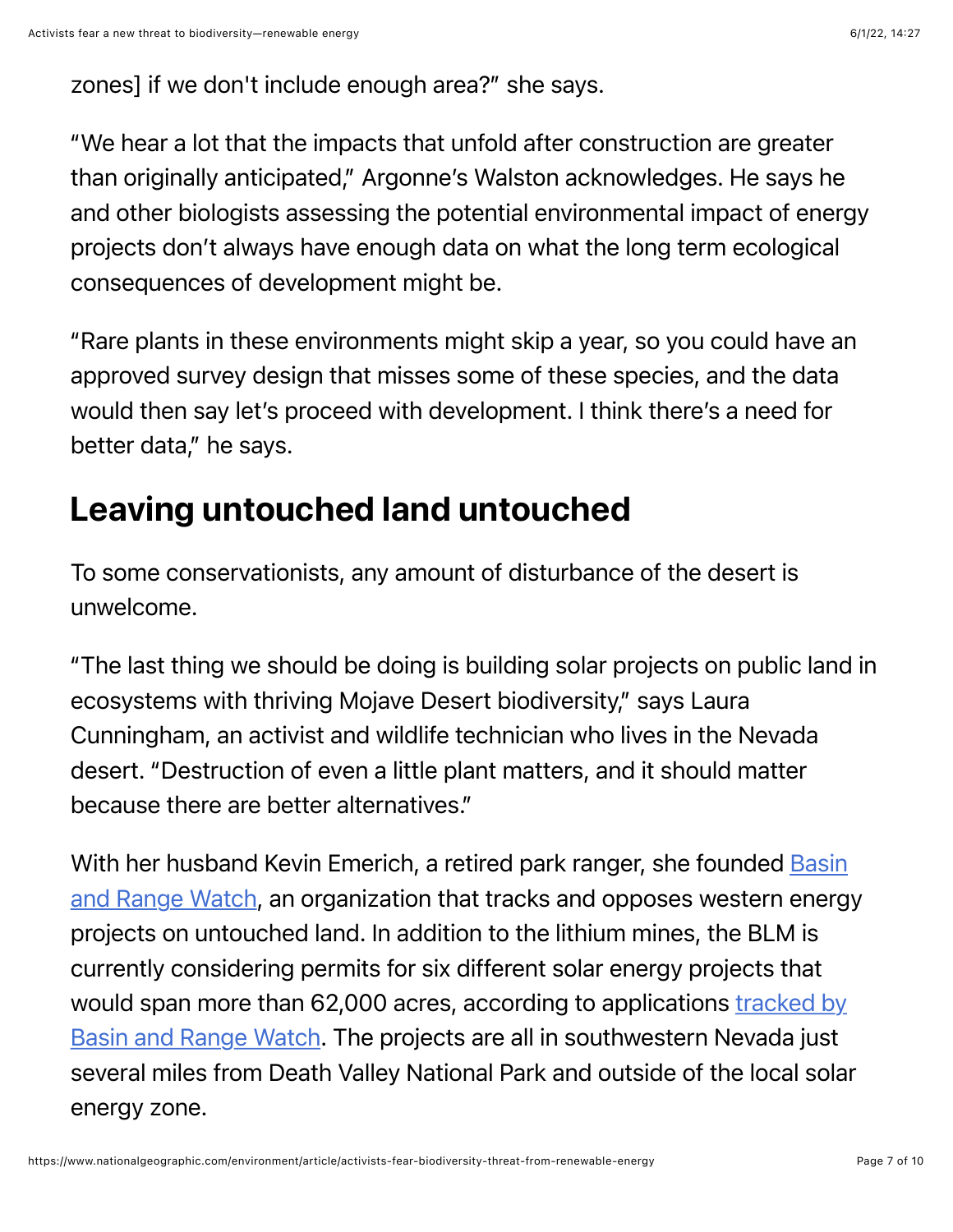Cunningham and other opponents of building solar on undeveloped land say [one answer is to install solar on shaded structures atop the millions of](https://www.bloomberg.com/news/articles/2018-07-24/the-overparked-states-of-america) parking spots found in cities. A [study](https://www.sciencedirect.com/science/article/abs/pii/S0038092X2100894X?dgcid=author) looking at Connecticut found that solar over parking lots could supply 37 percent of the state's annual electricity.

Another alternative to installing solar facilities on undeveloped land could be agrovoltaics, which combines production of photovoltaic power and crop growth in the same farm fields. A study published in *[Nature Sustainability](https://www.nature.com/articles/s41893-019-0364-5)* in 2019 found solar panels could provide agricultural benefits such as reducing drought stress on plants by shading the ground.

By 2035, solar energy could provide [40 percent](https://www.energy.gov/articles/doe-releases-solar-futures-study-providing-blueprint-zero-carbon-grid) of U.S. energy, and Walston says analysis done by Argonne scientists have shown the U.S. has enough already-developed land to provide enough solar without breaking new ground.

"The disturbed land is there. It's just a matter of convincing the industry [to use them]," he says.

## Tale of two crises

Not all environmentalists see the expansion of renewable energy as a major threat to biodiversity.

"I think the scale at which development is happening now is not anywhere near where we're talking about extinction tied to this development," says Helen O'Shea, an expert on sustainably developing renewable energy at the Natural Resources Defense Council. "I would just stress that this is a balancing act and balancing acts are hard."

She notes that building out renewable energy on structures like parking lots or affixing solar panels to homes isn't happening quickly enough to meet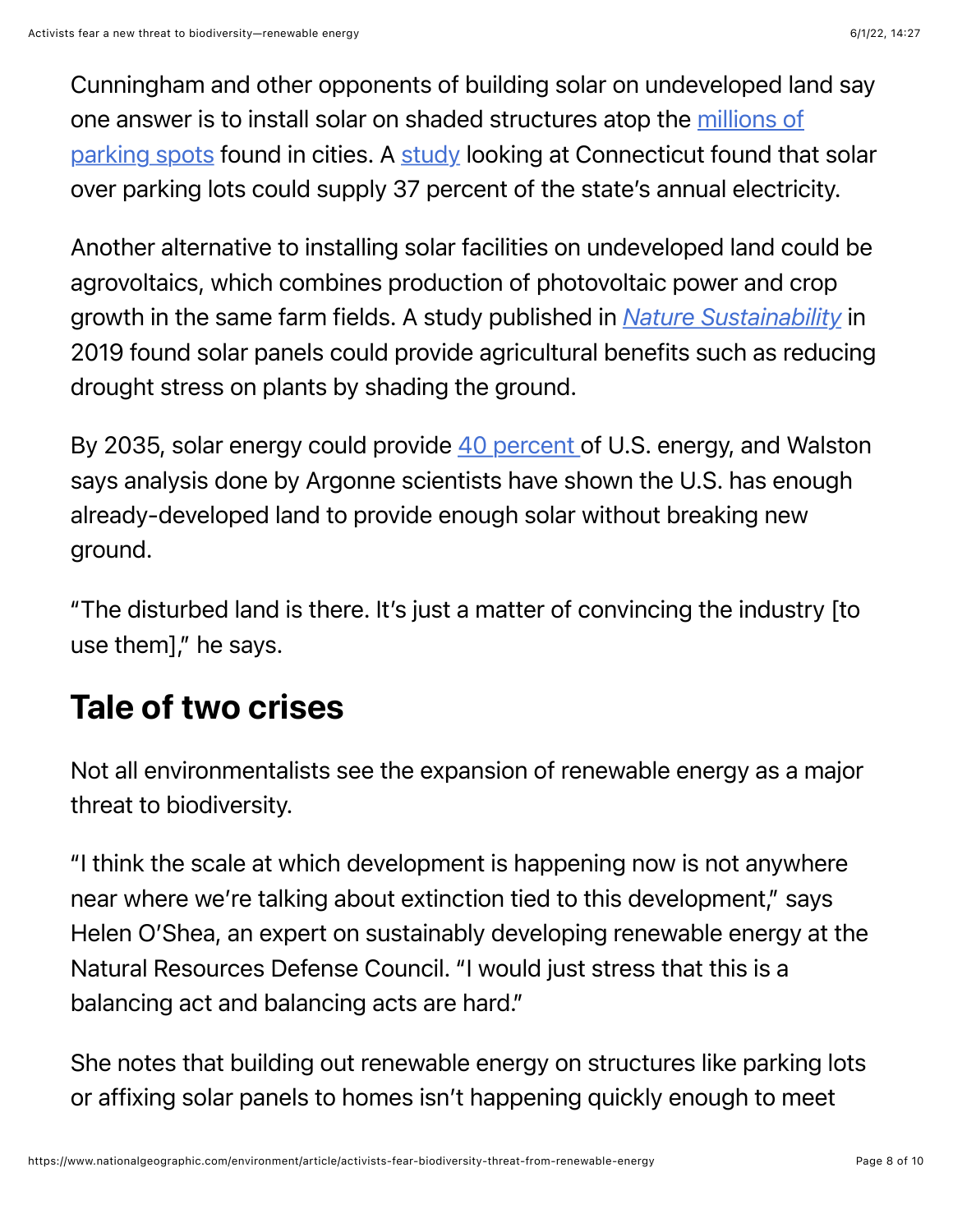#### climate change targets.

"The rate at which that's happening has been shockingly slow," says O'Shea. "There's a huge amount of work to be done on distributed generation, but I don't think that will solve all of our energy needs in the window of time we have to address climate change."

And while construction on important habitats is a direct threat to biodiversity, it's also threatened by the changing climate conditions caused by fossil fuel emissions, says Lori Bird, director of the U.S. energy program at the World Resources Institute.

"We're going to need to clean up the power sector to stop climate change, which has a lot of impacts on biodiversity and drought," Bird says. "If we don't address the greenhouse gas emissions we're going to have more issues."

But in Nevada, opponents are taking action to protect the untouched desert.

In response to a petition from the Center for Biological Diversity, the FWS has [proposed listing](https://ecos.fws.gov/ecp/species/4217) Tiehm's buckwheat as an endangered species and designating 910 acres of Rhyolite Ridge as critical habitat—the 10 acres where the plant actually lives plus a large buffer zone to sustain its pollinating insects. A final decision is pending. Ioneer, the mining company, [said in a statement](https://www.ioneer.com/files/announcement/files/220203_ioneer_comments_on_us_fish_and_wildlife_service_proposed_critical_habitat_-_final.pdf) that the designation would have "no material impact" on its mining activities.

Basin and Range Watch, meanwhile, are suing to stop construction of the [Thacker Pass Lithium Mine](http://www.basinandrangewatch.org/Thacker-Pass.html) in northwestern Nevada. If built, it would be the biggest lithium mine in the U.S.—at a time when the bulk of the world's lithium comes from Australia, Chile, and China. But opponents say the mine could endanger greater sage-grouse populations.